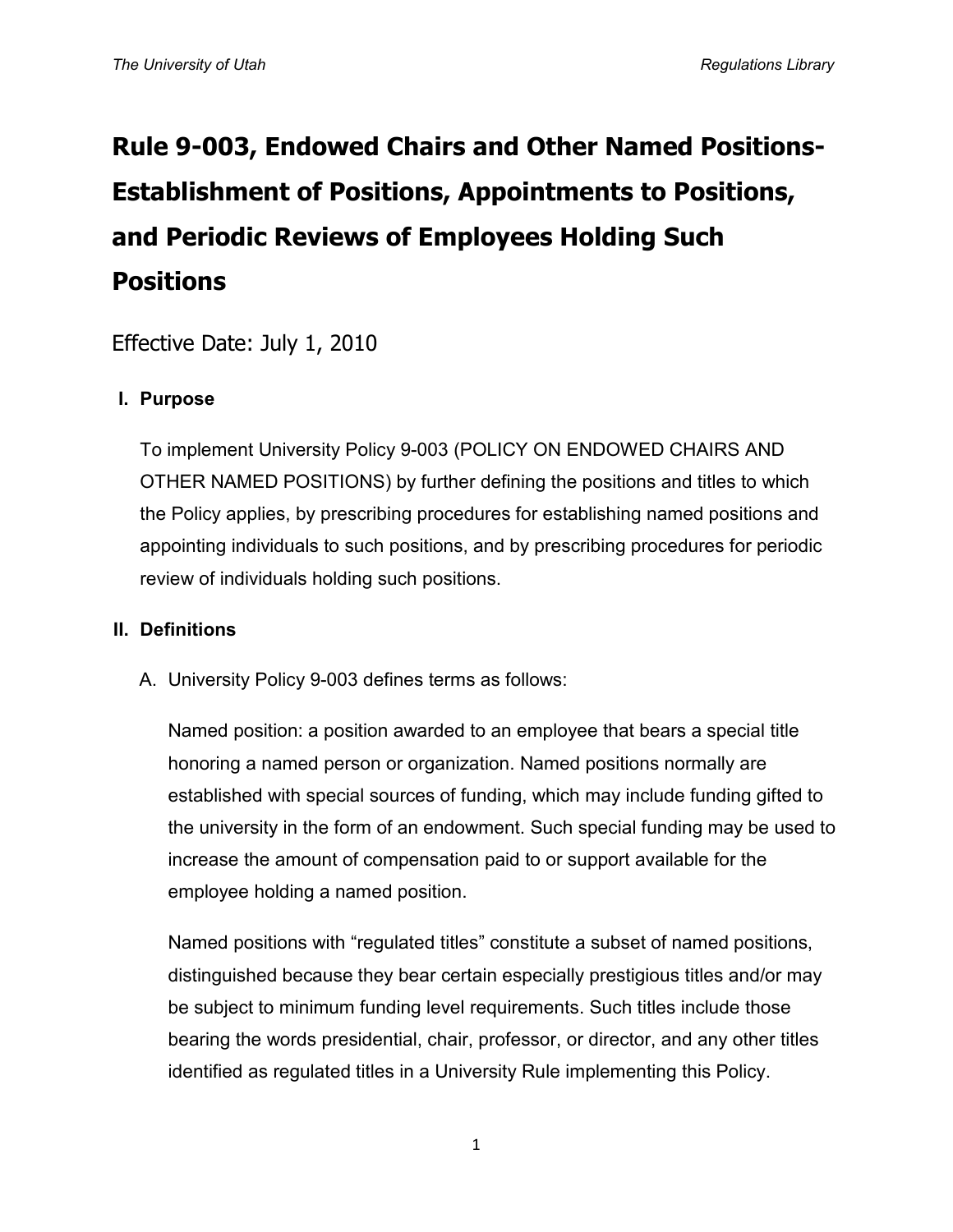- B. This Rule elaborates upon and clarifies the preceding definitions as follows:
	- 1. All named positions are subject to some requirements under Policy 9-003 and this Rule, but not all are subject to the greater requirements applicable for "regulated titles," as described further here. "Regulated titles" are subject not only to the requirements applicable for other named positions, but also to greater requirements under Policy 9-003 and this Rule (often including minimum funding levels for establishment of positions).
	- 2. Regulated titles with minimum funding requirements currently include the titles of Presidential Endowed Chair, Endowed Chair, Endowed Directorship, Endowed Professorship, and Endowed Associate or Assistant Professorship. Because of the potential for confusion with positions requiring a minimum funding level, any named position of Chair, Professor, or Director (or another regulated title designated in the future) is subject to the requirements applicable for the category of regulated titles, regardless of the absence of "endowed" from the title or the addition of other modifiers such as Research, Distinguished, Assistant, etc.

Current examples of titles that would be named positions but not regulated titles include "scholar," "fellow," "lecturer" and "artist in residence."

- 3. From time to time, the President, with assistance from the Development Office, may identify other titles to be included as named positions generally, or more particularly as positions with regulated titles, and subjected to the requirements of Policy 9-003 and this Rule. Administrators should consult with the Vice President for Institutional Advancement for a current list of covered titles and other information when considering the establishment of a faculty or staff position with any special title.
- 4. There are certain special titles and positions currently used at the University which are not considered named positions for purposes of Policy 9-003 and this Rule (and therefore are not subject to the special requirements described

2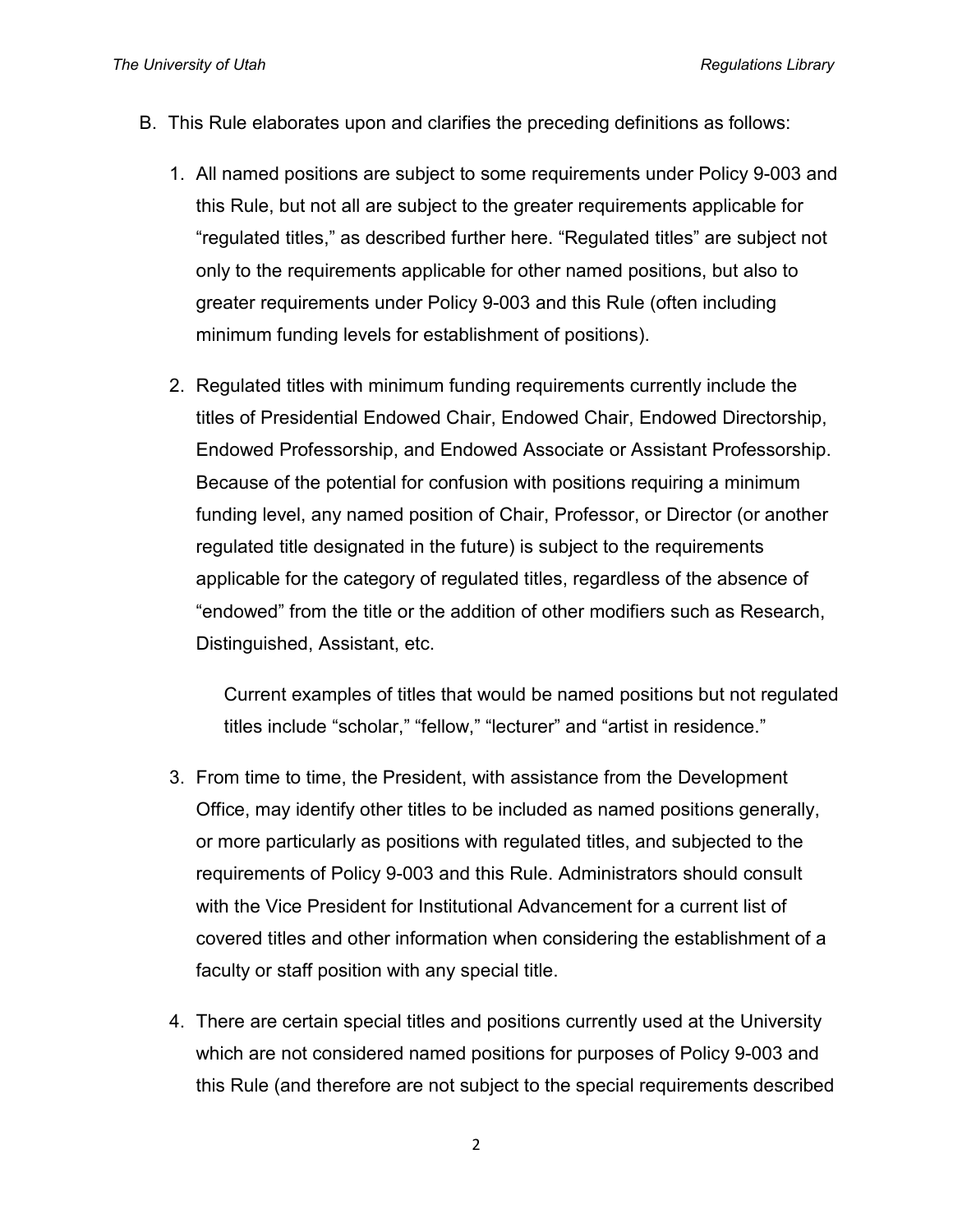here). These include the titles of "Presidential Professor," "Distinguished Professor," and "University Professor." As more fully described in University Policy [\[6-300\]](http://regulations.utah.edu/academics/6-300.php) those are faculty *ranks* that are conferred upon meritorious individual faculty members, independent from establishment of any funding sources, and their conferral requires special procedures (such as approval from the existing Presidential or Distinguished Professors in the case of those two ranks).

#### **III. Rule**

- A. Requirements for *establishment* of new named positions (including minimum funding requirements for positions with regulated titles).
	- 1. Procedures and criteria for establishing all new named positions (including positions with regulated titles).
		- a. Approval. Establishment of any faculty or staff position using a title defined as a "named position" for purposes of Policy 9-003 and this Rule requires the following approvals:
			- i. approval of the dean of the college for a position established within any college (including any department or program within a college), or
			- ii. approval of the cognizant administrator (such as Associate Vice-President or Director) for a position established within any administrative unit that is not part of an academic college, and
			- iii. approval of the Vice President for Institutional Advancement or designee.
		- b. Criteria.
			- i. Positions shall be named only for individuals, groups, or organizations with whom it is in the University's interest to be affiliated.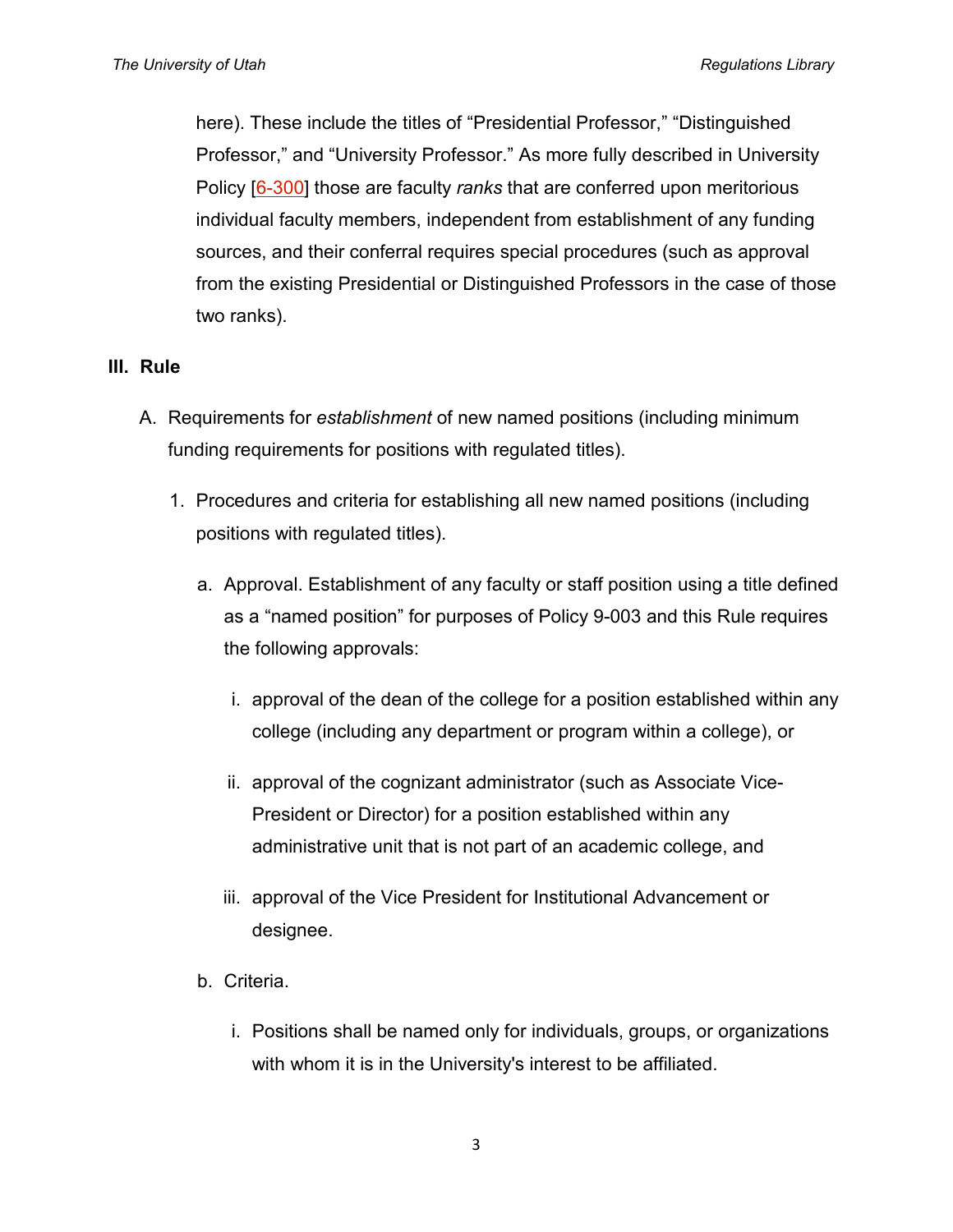- ii. Approvals shall not be given unless establishment of the position conforms to the terms of any gift agreement from which funding to support the position will be derived.
- iii. If the eventual appointees to the new named position shall be faculty members, the faculty of the relevant unit shall be consulted about the nature of the named position.
- 2. Additional procedures and criteria for *establishing* named positions *with regulated titles*.
	- a. Approval. For establishment of any named position carrying a "regulated title" for purposes of Policy 9-003 and this Rule, in addition to the approvals required for all named positions, the approval of the President (or designated vice president) is required. Requests for such approval may be submitted upon the recommendation of the cognizant dean or director, cognizant vice president, and the Vice President for Institutional Advancement.
	- b. Criteria. The primary additional criterion for approval to establish a named position bearing a regulated title shall be the assurance of adequate funding to support the position at the appropriate level. The Development Office, with the President's approval, shall maintain and make available to deans (and other appropriate administrators) current information regarding appropriate funding level and form (e.g., permanent endowments or annual gifts) for each class of positions with regulated titles. The Development Office may change these requirements from time to time.
		- i. The normally acceptable form of assured adequate funding is a permanent endowment associated with the particular named position. Other forms which may be acceptable include the following.
		- ii. Named positions with similar titles (e.g., chair, professorship, directorship) but without associated endowments, may be created with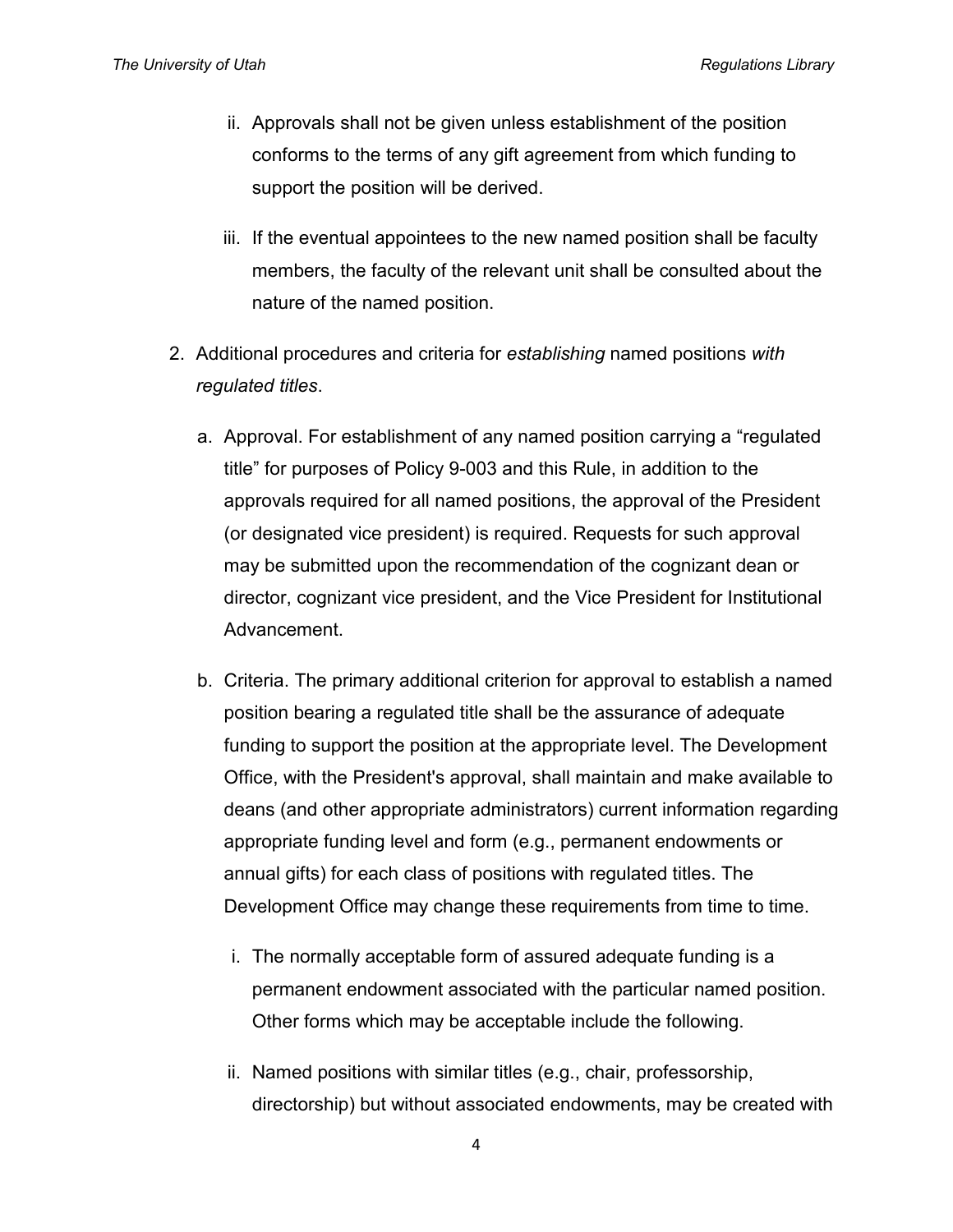*The University of Utah Regulations Library*

funding in the form of annual gifts, subject to these limitations. A.) The amount of the annual gift must equal the yield that would be produced by the minimum endowment associated with a position of the same title. B.) The word "endowed" may not be used in the title of positions funded with annual gifts (or other non-endowed funds). C.) As shall be made clear to the holder of the position in any appointment letter, the position will no longer carry the regulated title or any associated additional compensation or support if the gifts cease. (This distinguishes such positions from those established with permanent endowments, for which a decline in the revenue received from endowed funds does not similarly end a named position.)

- iii. Large, multi-purpose endowments may also be used to create named positions using regulated titles so long as the annual amount allocated to the position is at least 50% of the yield that would be produced by the minimum designated endowment level associated with a position of the same class of title.
- B. Procedures for *appointments of individuals* to existing or newly established named positions.
	- 1. Procedures for appointment to *all named positions* (including positions with regulated titles).
		- a. The dean or director, in consultation with the other administrators to whom the position reports within a specific unit, and in consultation with departmental faculty for any faculty appointment, or in consultation with Human Resources for any staff appointment, will determine appropriate procedures for identifying candidates and selecting appointees to fill the newly established position or a vacancy in an existing position.

5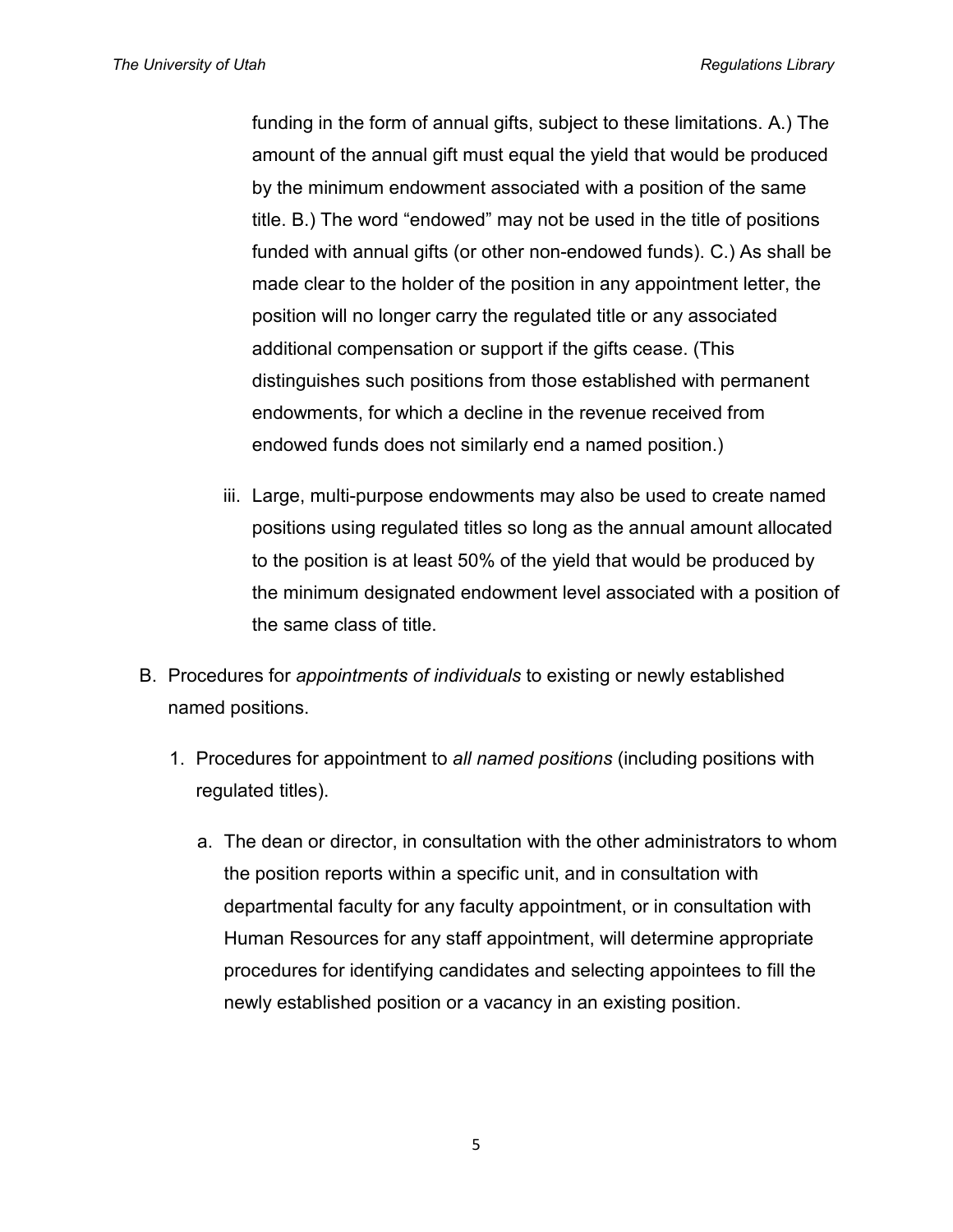Such procedures shall comply with all pertinent University Regulations generally applicable for recruitment and completion of appointments of similar faculty or staff positions[.1](http://regulations.utah.edu/community/rules/Rule_9-003.php#_ftn1)

- b. Notice of each appointment to any named position shall be given to the cognizant vice president (and if the appointment is to a newly established named position, such notice shall include a brief description of the newly established named position). Prompt notice to the Vice President for Institutional Advancement is also required for appointments of any length to ensure consideration of donor stewardship and recognition appropriate to the importance of the appointment.
- 2. Additional procedures for appointment of individuals to named positions *with regulated titles*.
	- a. Appointments of individuals to positions with regulated titles must comply with the requirements applicable for all appointments to named positions, described above, and with the following additional requirements.
	- b. For any position which includes the special term "Presidential" as part of its title, *search procedures* for filling that position must be approved in advance by the cognizant vice president.
	- c. For any such appointment which (i) is for a term of more than three years or (ii) has the term "Presidential" in its title, the appointment of an individual to the named position shall be submitted for the approval of the cognizant vice president and the President. Such appointments are completed only upon the presentation of a formal offer letter signed by the President (or designee).
	- d. An appointment to a position with a regulated title which is for a term of three years or less and does not include the term "Presidential" in its title may generally be made by the dean or director, and notice subsequently given to the cognizant vice president.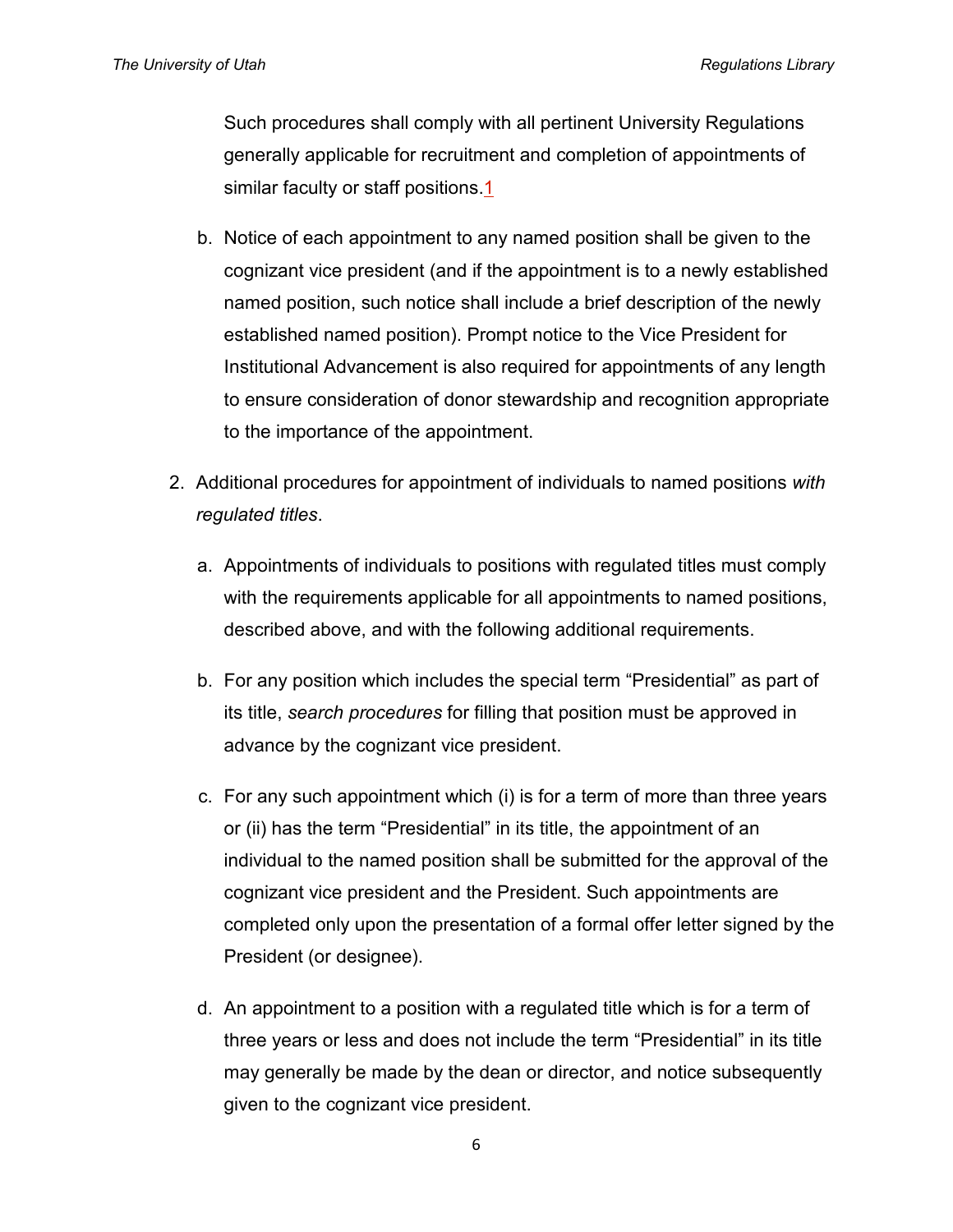3. Notice to Academic Senate and/or Board of Trustees.

For any individual appointment or any category of appointments to named positions, cognizant administrators may request that notice of appointment should be provided for the information of the Academic Senate and/or the Board of Trustees.

- C. Special criteria and procedures for exceptional appointments to *unfunded* named positions, typically those with regulated titles.
	- 1. Circumstances may arise making it appropriate to allow appointment of an individual to a proposed named position with a regulated title prior to the University's receipt of the complete funding necessary for the establishment of that position. For example, it may be appropriate to honor a donor who is experiencing serious health problems with recognition of an intended gift in the donor's lifetime. An appointment, in such appropriate circumstances, may be made only upon satisfaction of the following requirements and subject to the following limitations.
		- a. The proposed gift must be in a form that is irrevocable, with the University as named remainder beneficiary or equivalent provision.
		- b. The present value of the intended gift must be equal to or greater than the funding level ordinarily required to fund such a position.
		- c. Appointment of an individual to such a position prior to the University's receipt of funding for the position, if allowed, will be ceremonial and in name only, without any increased compensation or support for the individual at the time of the appointment. Even upon subsequent receipt by the University of full funding for the position, there may be some delay before investment earnings from the gifted funds permit any increased compensation or support being provided for the position.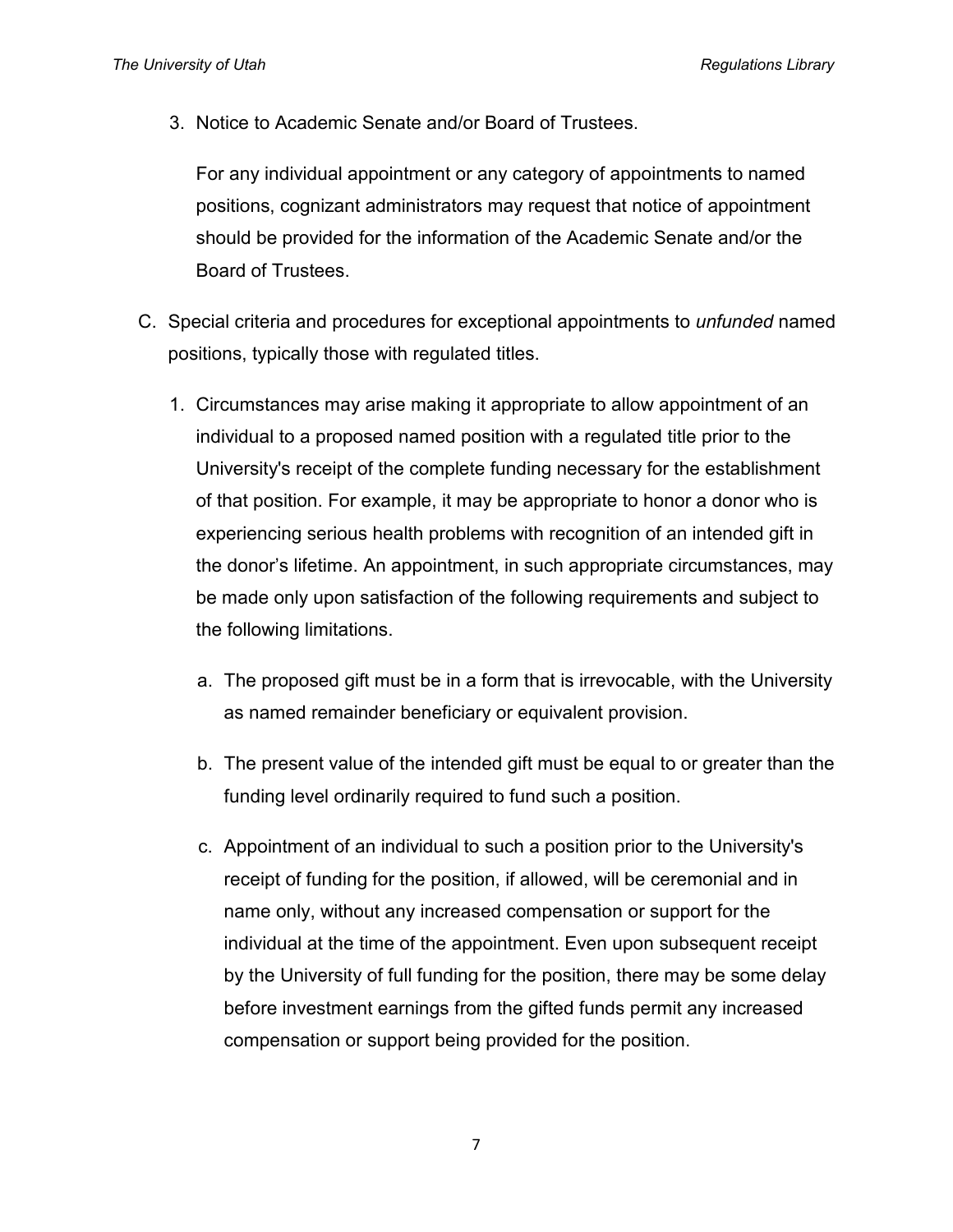- d. The President, in their discretion will make the final decision whether to make such a ceremonial appointment to a position with a regulated title prior to receipt of full funding for the position.
- e. Individuals appointed to a position under these circumstances (and any successors) will be subject to University Regulations otherwise applicable for funded named positions with regulated titles. In particular, individuals holding such appointments are subject to the ordinary periodic review requirements described below, regardless of whether the position has been funded.
- D. Terms of appointments-for *all appointments to named positions*.
	- 1. Any new appointment or reappointment to a named position, initiated after the effective date of this Rule, will be for a specific term not to exceed five years.
	- 2. The appointment period will begin on July 1 of the initial year and end on June 30 of the final year of the appointment unless otherwise specified.
- E. Periodic review of individuals holding named positions.
	- 1. All persons holding any named position are to undergo a careful review of performance no less frequently than every five years. Individuals will be reviewed during the final year of the appointment period, if it is proposed that the appointment be renewed[.2](http://regulations.utah.edu/community/rules/Rule_9-003.php#_ftn2)
	- 2. For appointees to *any named position* who hold a faculty appointment.
		- a. The scheduling of a review conducted for purposes of the named position shall be coordinated to the extent practicable with the scheduling of reviews conducted of that individual based on their status as a regular faculty member either in the pre-tenure probationary status (see [Policy 6-](http://regulations.utah.edu/academics/6-303.php) [303\)](http://regulations.utah.edu/academics/6-303.php), or in the post-tenure status (see Policy 2-005), or their status as a long-term auxiliary faculty member in a position closely associated with the work they perform in the named position (see [Policy 6-310\)](http://regulations.utah.edu/academics/6-310.php). Because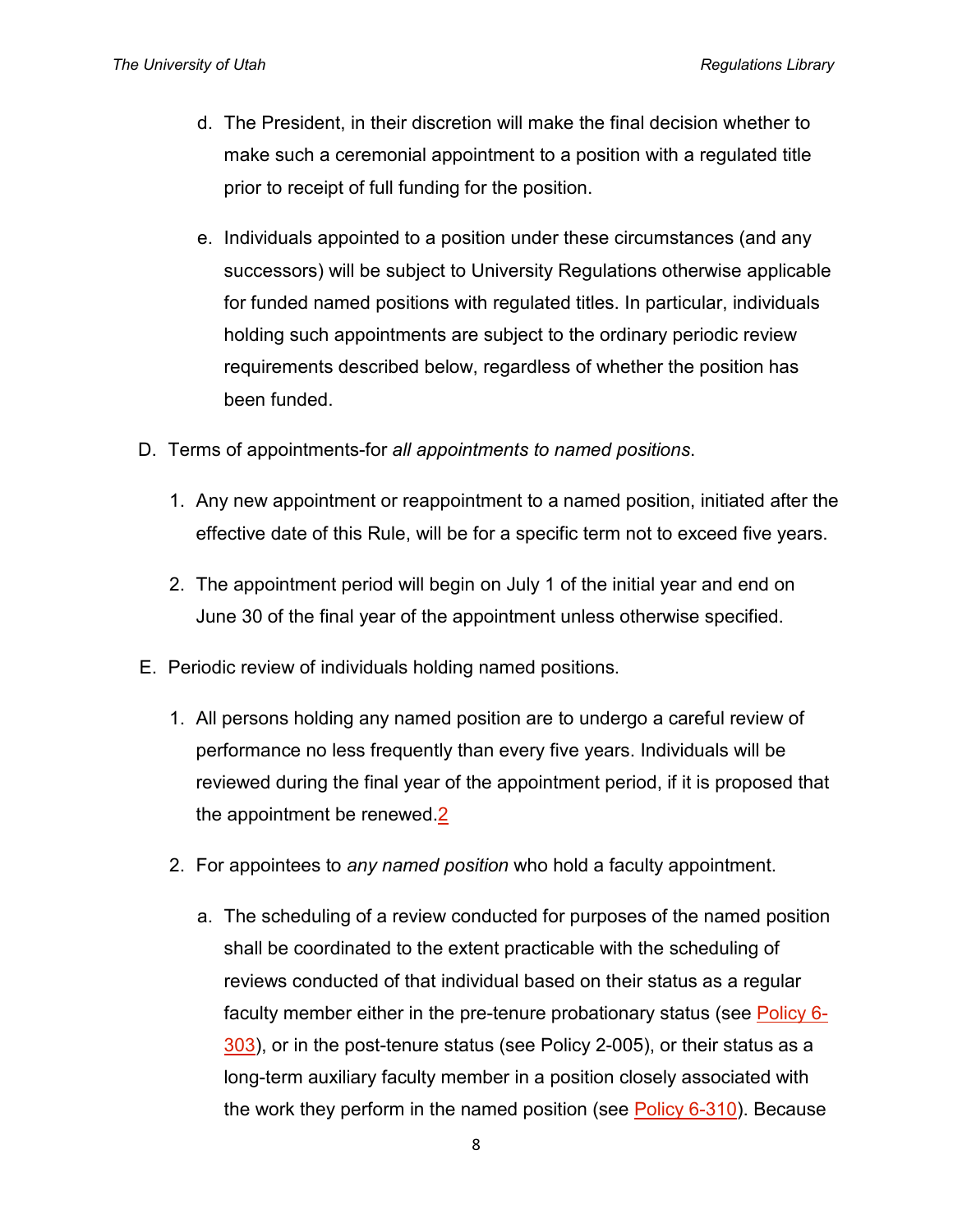of their financial implications, reviews of individuals holding named positions need to be completed before the beginning of the fiscal year.

- b. Regarding methodology and contents of the review, in addition to those matters addressed as part of any coordinated pre-tenure, post-tenure, or auxiliary faculty review process, the review for purposes of the named position shall directly address the issues of past performance in the named position and suitability for continuation in the named position. The final review documents shall be submitted to the cognizant dean or director for consideration in making the *determination* to continue the appointment to the named position (or if a position with a regulated title and a term of greater than three years is involved, for consideration in making a *recommendation* to the vice president as described below).
- c. If the named position is a position with a *regulated title*, the following additional requirements and steps shall apply.
	- i. The file assembled for purposes of the review shall give special emphasis to those achievements during the current period under review that pertain to the position with the regulated title, and to the expectations for continuing accomplishments befitting such a position.
	- ii. If the appointment term is three years or less and the individual was appointed under the terms of III.B.2.d.above, the chair and dean or director shall consider the results of any prior review conducted under E.2. a., and b., add their own reading of the record, and determine if the appointment shall be renewed.
	- iii. If the appointment term is more than three years, the chair and dean or director shall consider the results of any prior review conducted under E.2. a., and b., add their own reading of the record, and make recommendations to the cognizant vice president.

9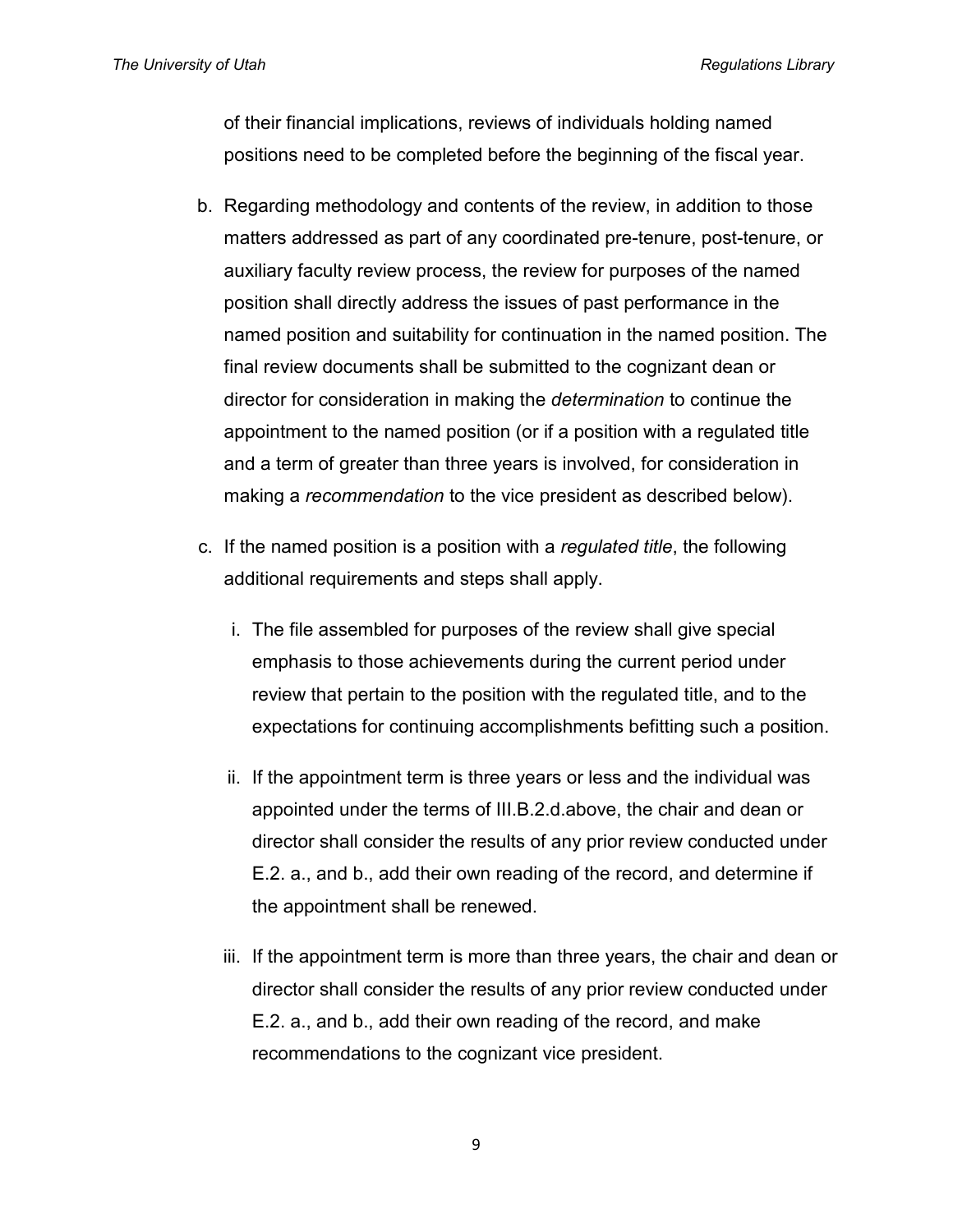- iv. At the conclusion of the review, the cognizant vice president will recommend to the president that the appointment to the position with the regulated title and a term of longer than three years be renewed for another specified term, or that the appointment not be renewed. If the recommendation is not to renew, then that recommendation shall be in writing and the individual shall have the right to respond in writing to the President, but no other appeal is provided.
- v. The President, or President's designee, in their sole discretion will renew the appointment or initiate the process to make a new appointment.
- 3. For named positions that are not associated with a faculty appointment, procedures for review shall be developed in consultation with the Chief Human Resources Officer (or designee).
	- a. If the term of the appointment is greater than three years, the procedures developed shall include a provision for submitting review materials to the cognizant vice president, and for submitting to the President a recommendation regarding reappointment.
	- b. For such reviews, if the recommendation submitted to the President is not to renew, then that recommendation shall be in writing and the individual shall have the right to respond in writing to the President, but no other appeal is provided.
	- c. The President in their sole discretion will renew the appointment or initiate the process to make a new appointment.
- F. Revocation of an appointment between periodic reviews.
	- 1. A named position may not be revoked between periodic reviews except for cause.
	- 2. Cause includes, but is not limited to: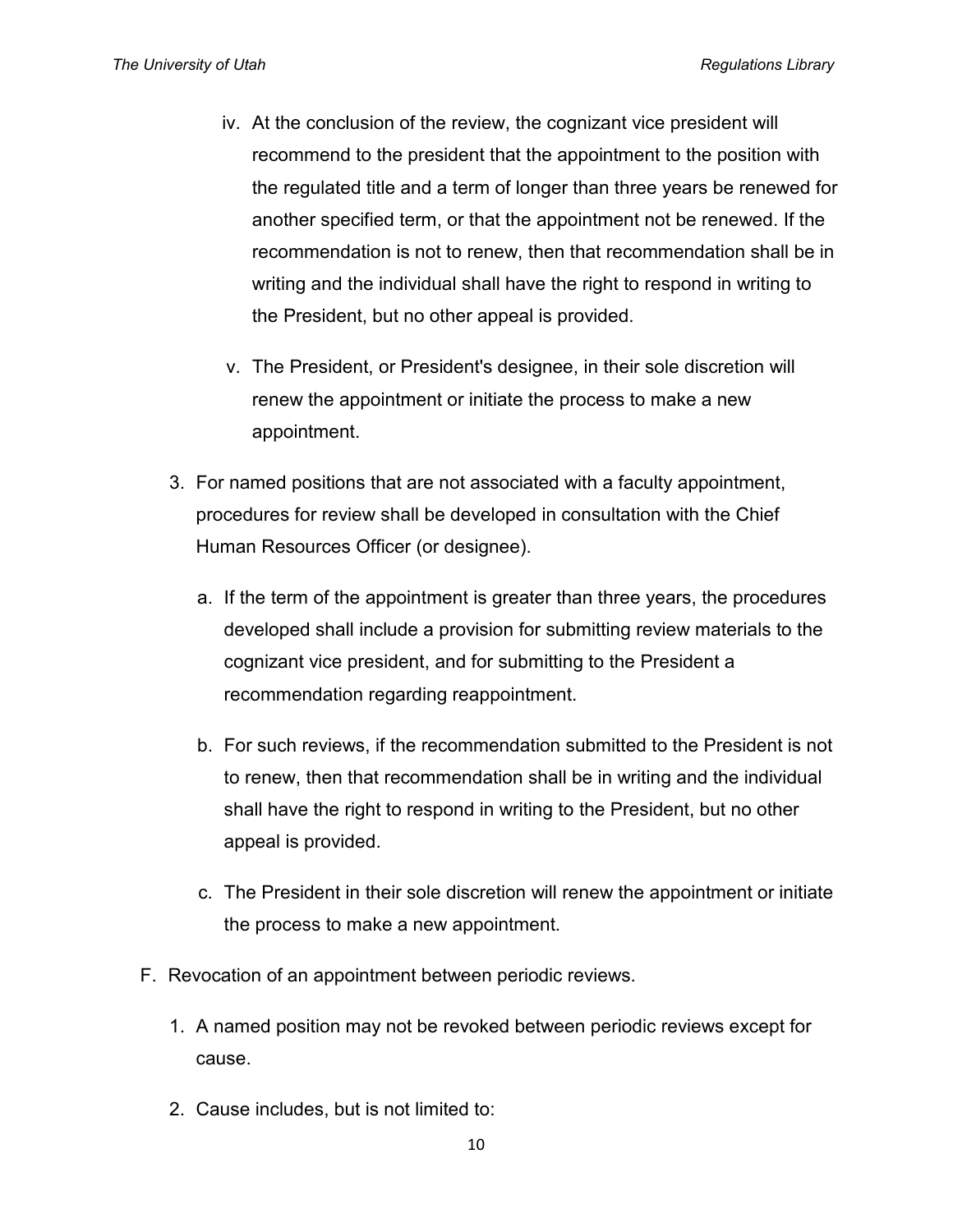- a. Personal or professional misconduct detrimental to the University; or
- b. Failure to uphold high standards for scholarly work, creative activity, teaching, administration, or service.
- 3. Responsibility for determining whether or not there is sufficient evidence to recommend revocation of a named position rests with the cognizant vice president for positions with regulated titles and with the cognizant dean or director for other named positions.
- 4. A faculty incumbent may appeal a recommendation for a revocation between periodic reviews to the Consolidated Hearing Committee (see Policy 6-002). Appeal procedures for a staff incumbent shall be developed by the Chief Human Resources Officer (or designee).
- 5. The final decision to revoke a named position from an incumbent rests with the President of the University.

*Note: Parts IV-VII of this Regulation (and all other University Regulations) are Regulations Resource Information – the contents of which are not approved by the Academic Senate or Board of Trustees, and are to be updated from time to time as determined appropriate by the cognizant Policy Officer and the Institutional Policy Committee, as per Policy 1-001 and Rule 1-001.*

## **IV. Rules, Procedures, Guidelines, Forms and other Related Resources**

A. Policies

## [Policy 9-003](http://regulations.utah.edu/community/9-003.php)

- B. Procedures (Reserved)
- C. Guidelines (Reserved)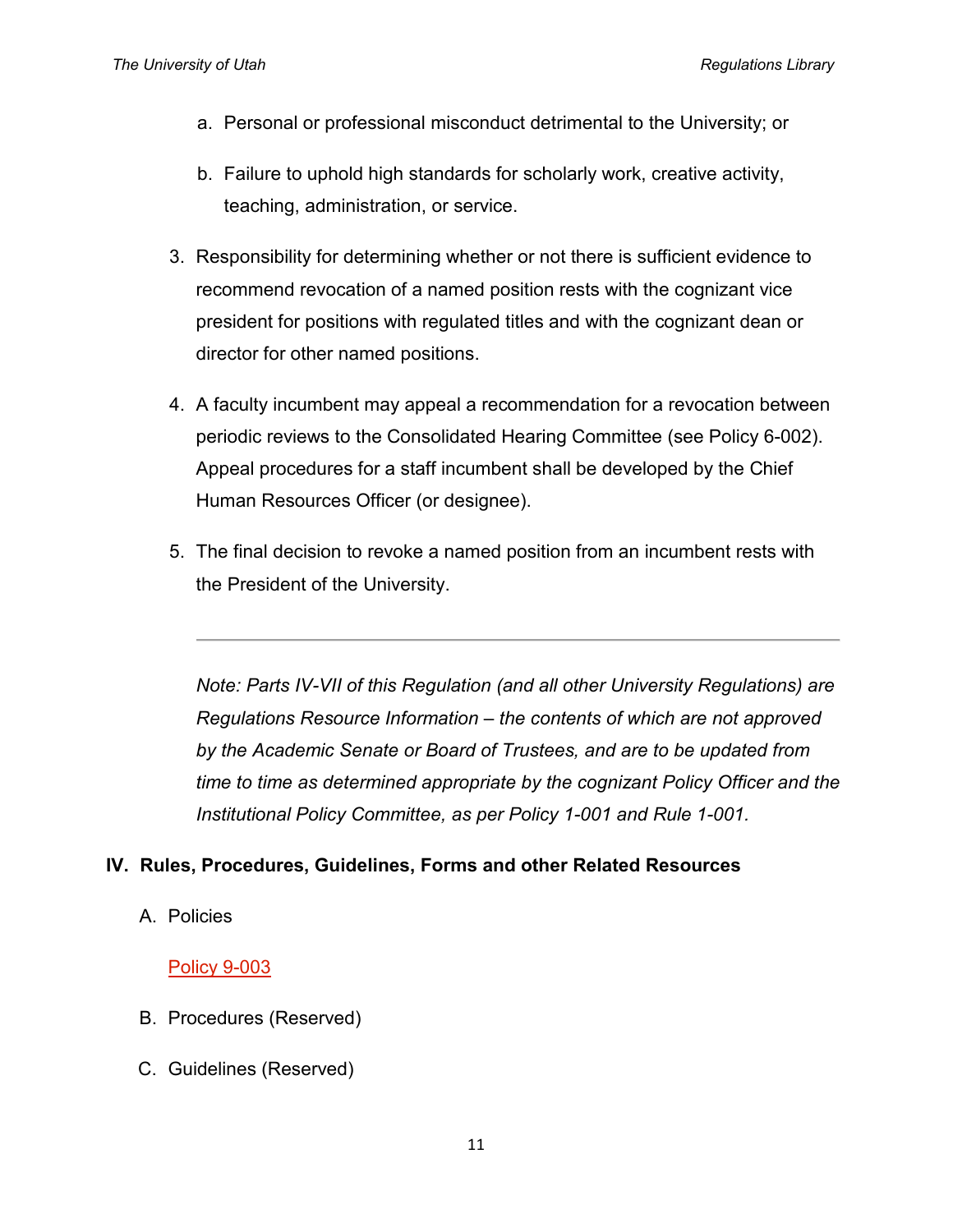- D. Forms (Reserved)
- E. Other related resource materials
- **V. References (Reserved)**

#### **VI. Contacts**

The designated contact officials for this Regulation are

A. Policy Owners (primary contact person for questions and advice):

Associate Vice President - Faculty, 801-581-8763

Associate Vice President - Health Sciences, 801-585-9602

Director of Development Services, 801-585-0745

- B. Policy Officers:
- Sr. Vice President for Academic Affairs, 801-581-5057
- Sr. Vice President for Health Science, 801-581-7480

Vice President for Institutional Advancement, 801-581-4088

See University Rule 1-001 for information about the roles and authority of policy owners and policy officers.

## **VII. History**

Current version:

University Rule 9-003, Revision # 0

Approved by the Academic Senate January 11, 2010, with the designated effective date of July 1, 2010

[Background information](http://regulations.utah.edu/community/appendices_9/9-003_legislative_history-4-13-10.pdf) on Revision 0.